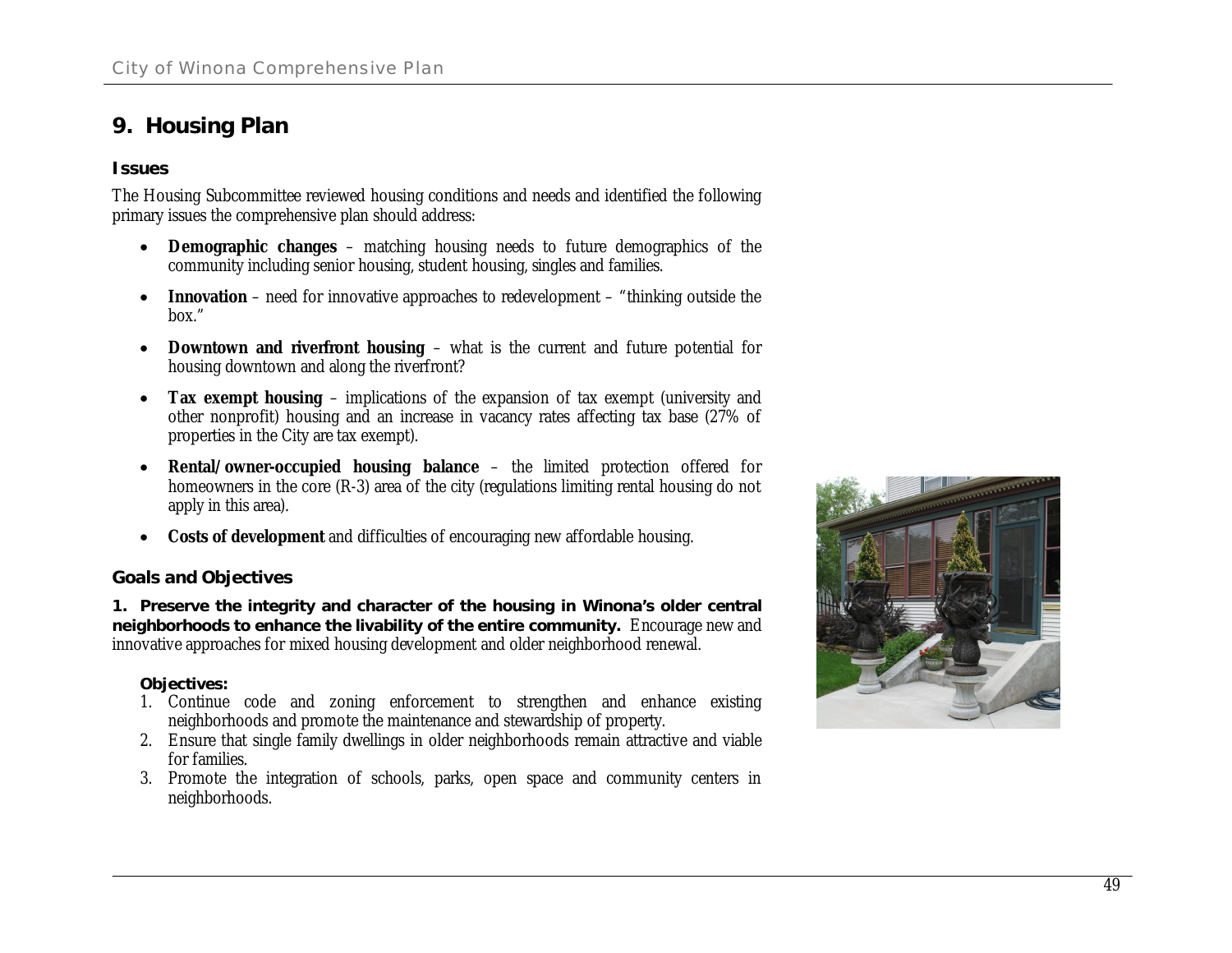



- 4. Encourage redevelopment of areas where the housing is structurally or functionally obsolete, with a mix of housing types, including affordable new construction.
- 5. Promote green building practices, low-impact development techniques for storm water management, recycling, energy conservation and other ecological practices that reduce impacts on the environment.

**2. A balanced housing supply.** Plan for a housing supply that meets the current and future needs of all demographic and socioeconomic sectors of the population.

**Objectives:**

- 1. Assess the future needs for housing in Winona, including the large "baby boom" population segment.
- 2. Encourage affordable housing that is integrated into neighborhoods to facilitate choices in housing for eligible individuals.
- 3. Consider conversion of underutilized commercial areas to mixed use development that will include housing and recreation, focusing on opportunities in the downtown and along the riverfront.

**3. Rental housing improvements.** Improve the appearance, livability and affordability of rental housing in the City of Winona while maintaining a reasonable balance between ownership and rental housing.

**Objectives:**

- 1. Consider incentives for modification and updating of existing rental properties.
- 2. Continue to work with owners of rental properties to maintain neighborhood livability and address homeowner concerns, especially in those districts where the percentage of rental housing is not limited.

**Policies and Actions**

**1. Maintain and enhance the viability of single-family housing in older neighborhoods,** through existing housing rehabilitation programs, appropriate zoning standards, code enforcement, and additional neighborhood revitalization efforts. Strategies include:

• A point-of-sale inspection program is used by many cities for both owner-occupied and rental housing, in order to assure that basic health and safety standards are met when properties change hands. Point-of-sale ordinances can apply to one- to four-family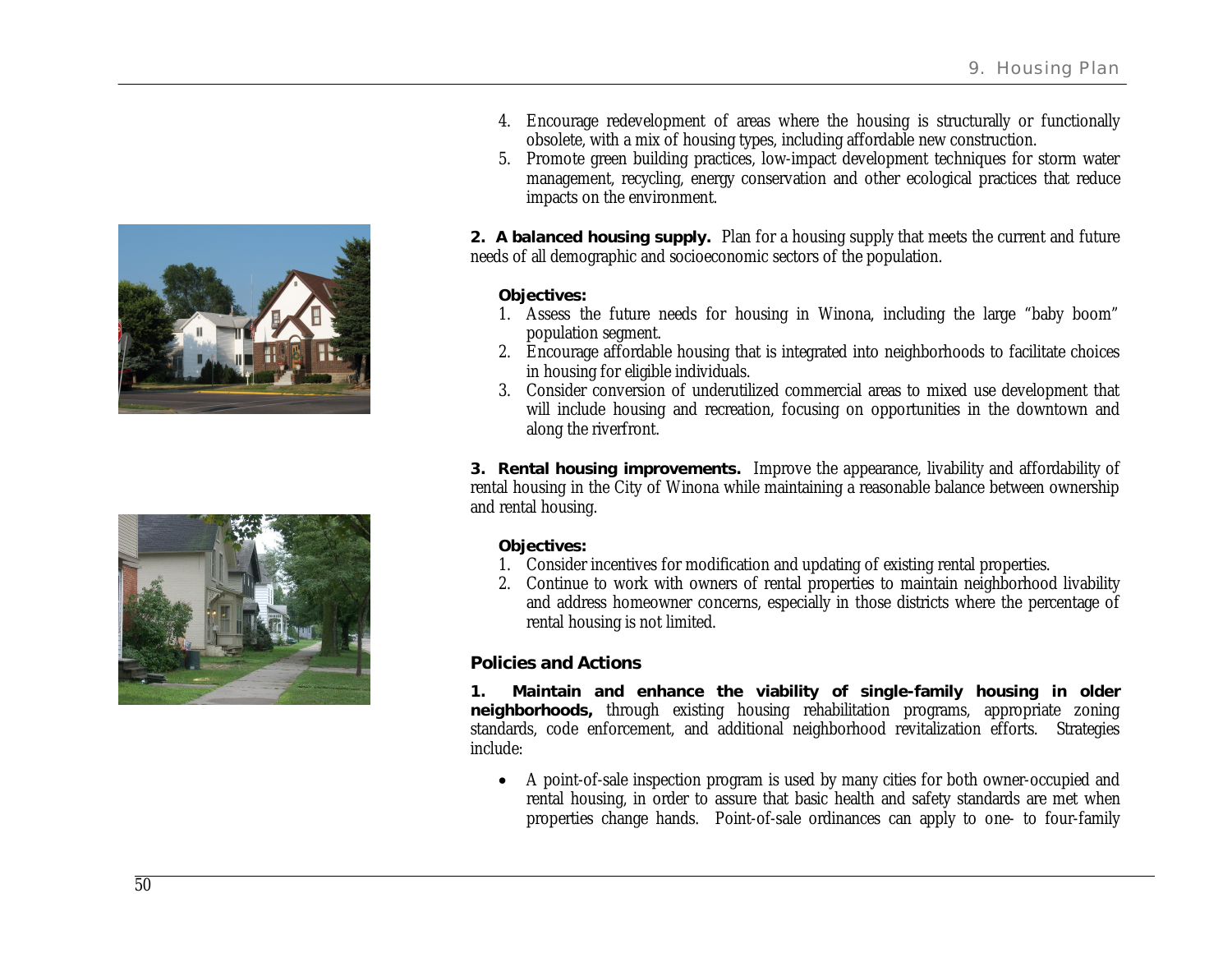dwellings, condominiums, townhouses, and in some cases to multifamily or commercial properties.

- A Block Club or Adopt-a-Block program in which neighbors identify properties in need of improvement can be an effective tool to encourage property owners to maintain or upgrade their properties, while also improving the physical appearance of the block through trash pick-up and weed removal. Neighborhood Watch areas in the City have conducted informal programs of this type.
- Compile or develop architectural resources that help homeowners to appropriately update their older homes. Plan books have been developed for bungalow, Cape Cod and rambler housing styles in Minnesota,5 and could be made available as part of a lending library for homeowners. Development of a similar architectural plan book for Winona's "half-lot houses" should also be considered, as discussed below.
- The "half-lot" single-family houses found throughout much of the East End represent an important part of Winona's heritage, having been constructed by Polish immigrants and added on to as economic circumstances improved or to accommodate extended families. Today they provide some of the only affordable single-family detached housing in the city. However, their lot width (typically 25 feet) and 'shotgun-style' design make them difficult to update and often require multiple variances. Zoning standards should be revised to recognize this housing type, perhaps as a distinct subdistrict, and to allow reasonable expansion. In addition, development of an architectural "plan book" for halflot houses should be considered. Guidebooks of this type provide guidance for typical renovations or expansions that are consistent with the architectural character of these houses.

**2. Encourage mixed use and mixed income infill and redevelopment.** As shown in the Land Use Plan (Figure 2), certain areas of the City – including both industrial and residential districts – are identified as suitable for redevelopment. Many other residential neighborhoods could benefit from introduction of new housing types or complementary commercial and office uses. But can new housing types such as duplexes, townhouses, or carriage houses be introduced into a largely single-family neighborhood without threatening its character? What about offices, coffee shops or convenience stores? To ensure that any land use changes are beneficial to surrounding neighborhoods, the following strategies should be explored as part of an update of the City's ordinances:



*"Half-lot" houses*

<sup>5</sup> One example of such a guide is *Cape Cods and Ramblers: A Remodeling Planbook for Post WWII Houses.* Available from<http://www.ci.golden-valley.mn.us/yourhome/remodbook.htm>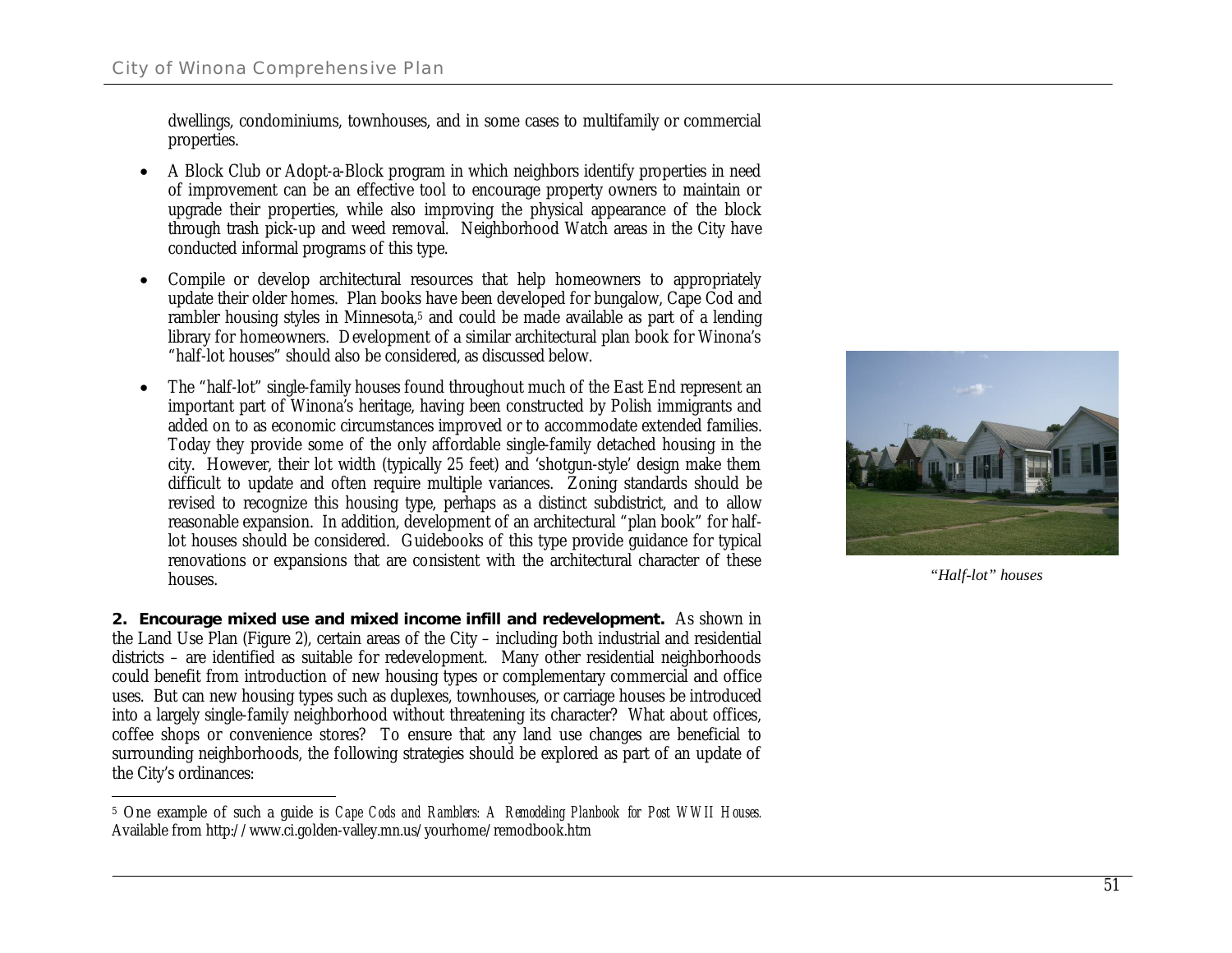- Zoning and design standards that will allow for some degree of housing diversity while maintaining neighborhood character. For example, some cities have used "neighborhood conservation" overlay districts to allow for some design review of new development proposals, while others have established "form-based" zoning standards that define specific compatible building types.
- A limit on the number or size of any new housing type or nonresidential use, based on percentage of block face, number of units per block, or similar standards. Similar to the City's "30%" standard for rental properties, this type of zoning standard can help prevent replacement of entire blocks of housing with other housing types or land uses.
- Consideration of the use of carriage houses or similar secondary units (typically built above detached garages) as a means of adding additional affordable units without some of the negative impacts of multifamily conversions of single-family houses. Adding secondary unit of this type can also help homeowners provide for elderly family members or provide additional rental income that can help them maintain their older homes. Secondary units can be designed to be compatible with the principal structure.

**3. Encourage creation of new "traditional" neighborhoods** that combine varied housing types, open space and recreation, schools and shopping, to create a safe, convenient and walkable environment. This policy is discussed in Chapter 3, Land Use Plan, under "New Neighborhood Planning and Design."

**4. Continue to assess housing needs.** Conduct an updated Comprehensive Housing Study to determine the future needs for housing in the Winona community, addressing issues such as the aging of the "baby boom" sector and the specific housing needs of students, low- and moderate-income households, and special needs populations (elderly and handicapped).

**5. Encourage historic preservation** and appropriate rehabilitation of historic buildings for housing and complementary uses. This policy is discussed in Chapter 8, Historic Preservation Plan, and includes both regulatory and financial incentives.

**6. Maintain and enhance the appearance, livability and affordability of rental housing.** Rental housing should remain a viable and desirable housing choice. The recently adopted "30% rule" limits the percentage of rental housing to 30% of the units on a given block in most residential zoning districts. However, it does not apply in the R-3 zoning district, which has a high concentration of rental housing. Several strategies should be considered to improve rental housing and avoid negative impacts on neighborhoods: